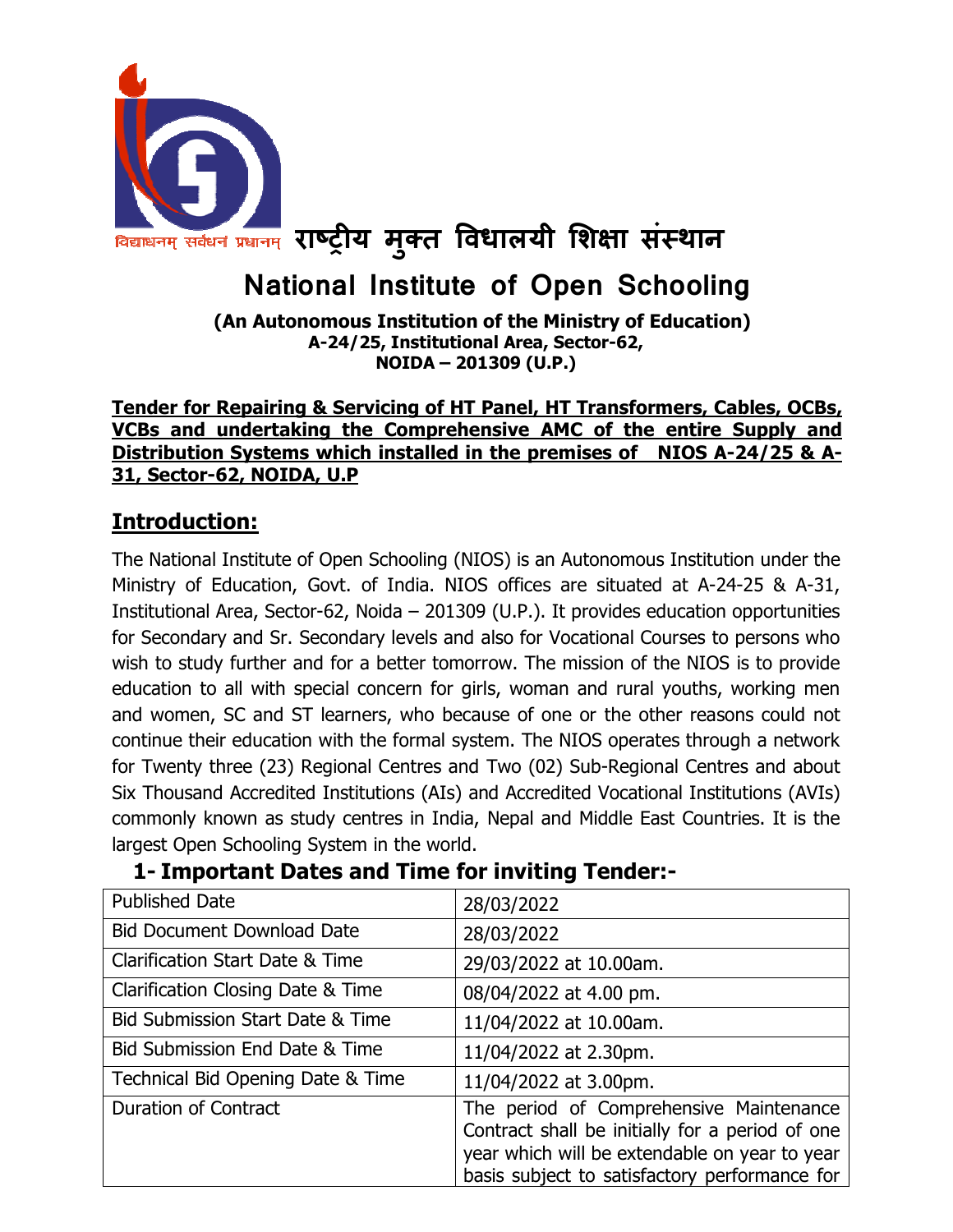|                                                                          | the services provided by the Agency/Firm. |  |  |  |  |
|--------------------------------------------------------------------------|-------------------------------------------|--|--|--|--|
| Tentative date & time for opening of Date will be intimated on telephone |                                           |  |  |  |  |
| Financial Bid of eligible tenderers                                      | message.                                  |  |  |  |  |
| Validity of Bid from the date of opening   90 days                       |                                           |  |  |  |  |
| of Technical Bid                                                         |                                           |  |  |  |  |
|                                                                          |                                           |  |  |  |  |

#### General Instructions:

The National Institute of Open Schooling (NIOS) invited sealed tender for Repairing & Servicing of HT Panel, HT Transformers, Cables, OCBs, VCBs and undertaking the Comprehensive AMC of the entire Supply and Distribution Systems which installed in the premises of NIOS A-24/25 & A-31, Sector-62, NOIDA, U.P . There are Four (4) Transformers, Four (4) Vaccum Circuit Breakers, Two (2) Oil Circuit Breakers and HT&LT Panels installed at the NIOS premises for distribution of electricity supply in the entire buildings. The details of equipment installed for distribution of electricity supply are as under:-

- 1) HT Panel Incomer 11KV/400A/350MVA VCB : 2nos. 2) HT Panel Outgoing
- 11KV/400A/350MVA VCB : 2nos. 3) Transformer 630KVA : 2 nos. 4) Transformer 400KVA : 2 nos. 5) Oil Circuit Breaker : 2nos.

The Sealed Tender superscribed as "Tender for Repairing & Servicing of HT & LT Panels, HT Transformers, Cables, OCBs, VCBs and undertaking the Comprehensive AMC of the entire Supply and Distribution Systems which installed in the premises of NIOS A-24/25 & A-31, Sector-62, NOIDA, U.P " along with a Bank Draft of a lumpsum amount of Rs. 50,000/- (Rupees Fifty Thousands Only) drawn in favour of the Secretary, NIOS payable at NOIDA towards Earnest Money Deposit Should be addressed to the Secretary, NIOS, A-24/25, Sector-62, NOIDA – 201309 (U.P.) and submitted in the sealed tender box kept at the room 204, A-24/25, Sector-62, NOIDA on the date & time specified above. The tenders shall be opened on the same day at 3.00pm by the duly constituted Committee at the NIOS, HQ at A-24-25, Sector-62, NOIDA, (U.P.) in the presence of the interested parties.

The bidders must submit their bids in two separate envelopes. The first envelope should contain Technical Bids and the second envelope should contain Financial Bids. It must be noted that at first, only the Technical Bids will be opened. After the evaluation of the Technical Bids, the Financial Bids will be opened only in respect of the eligible firms. The ineligible firms shall be summarily rejected in the evaluation process and their financial tenders will remain unopened. Interested parties are requested to quote their competitive lowest rates for each item in the prescribed financial tender proforma appended at Annexure – II.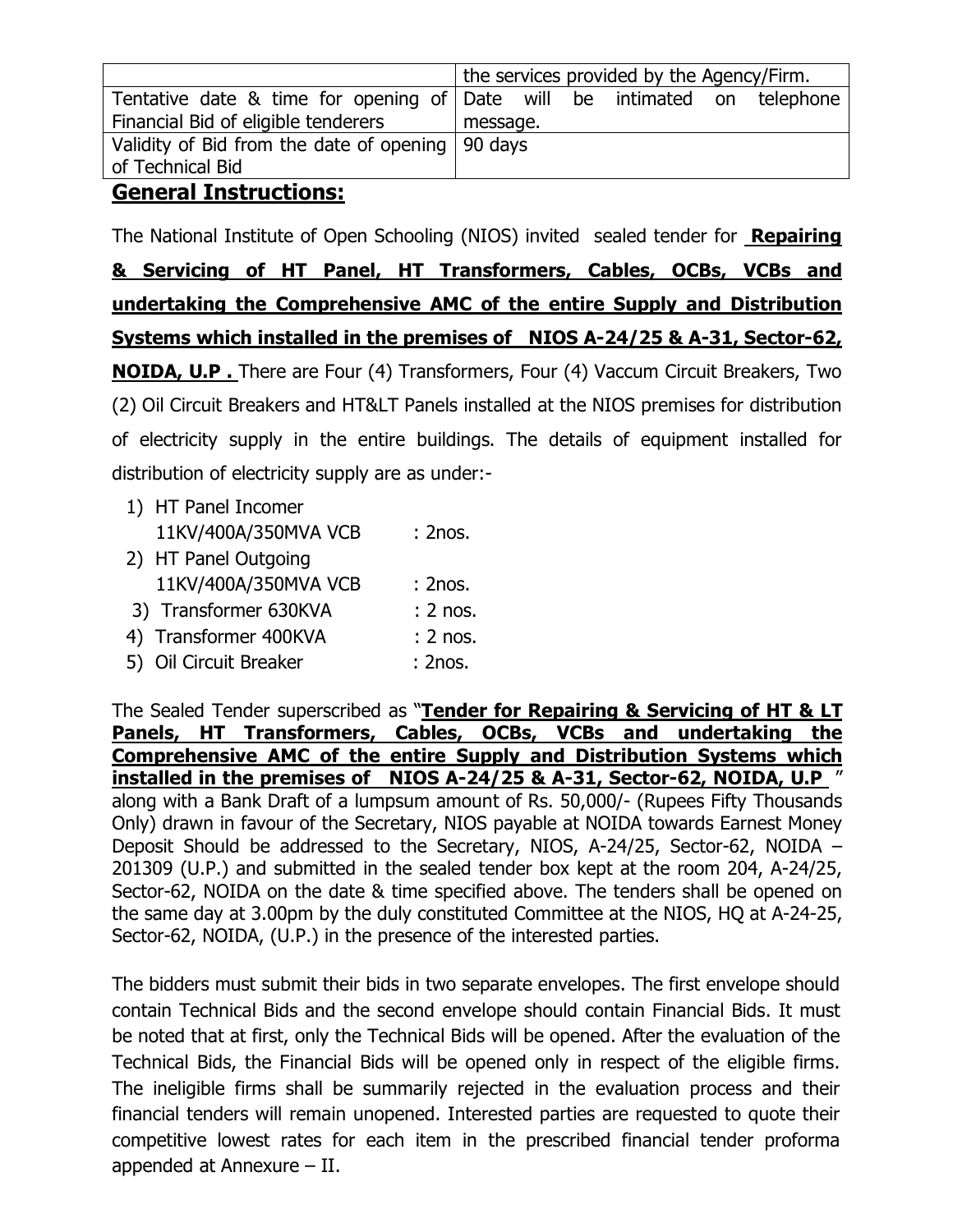The interested firms/agencies may download the tender document from the NIOS website i.e. www.nios.ac.in as well as from CPP portal i.e. eprocure@gov.in on the date & time given above.

## 2- Eligibility Criteria:

- a) The bidders should have minimum three (3) years experience in the field of Servicing and Maintenance of of HT & LT Panels, HT Transformers, Cables, OCBs & VCBs. The bidder must submit a self-attested copy (copies) of recent work order (s) (details filled with attached format Annexure-V) of which the work (s) has (have) been completed within last five years to the one of issue of the company, as a proof of similar work done in a PSU, Central /State Government Organization or Subsidiary / Joint Venture / Regulated company thereof, or a reputed private company etc. The work should be: i) One similar completed works costing not less than Rs. 8 lakhs "OR" ii) Two similar completed works costing not less than Rs.5 lakhs.
- b) The bidders should have a minimum Annual turnover of atleast Rs.30 lakhs (Rupees Thirty Lakhs only) Per Year OR total Rs. 72 lakhs (Rupees Seventy Two Lakhs only) during last three years i.e. 2018-19, 2019-20 & 2020-21. A proof of balance sheet or the certificate from the Chartered Accountant must be enclosed along with the Technical Bid of the tender.
- c) The bidders should have valid electrical license for undertaking the work of HT & LT Equipments.
- d) The bidders should have office in Delhi or NCR.
- e) The bidders should have necessary qualified and experienced Manpower and Tools to take up the work. The details of Manpower and list of tools/equipments available.
- f) The bidders should have PAN No. /TAN No.
- g) The bidders should have valid Good and Service Tax Registration.
- h) The bidders those who have registered under any Govt. scheme which exempted from the above criteria, the same shall be accepted by NIOS on produce of valid registration certificate otherwise those Bidders who do not fulfill above eligibility criteria are liable for rejection.

# 3- Terms and Conditions:

a) The Bidders should submit Technical Bid & Financial Bid in separate sealed Envelopes super scribing "Technical Bid" and "Financial Bid" as the case may be as mentioned in the Tender Notice. Both the envelopes put in another envelope and sealed superscribed as Tender for Repairing & Servicing of HT & LT Panels, HT transformers, Cables, OCBs, VCBs and undertaking the Comprehensive AMC of the entire Supply and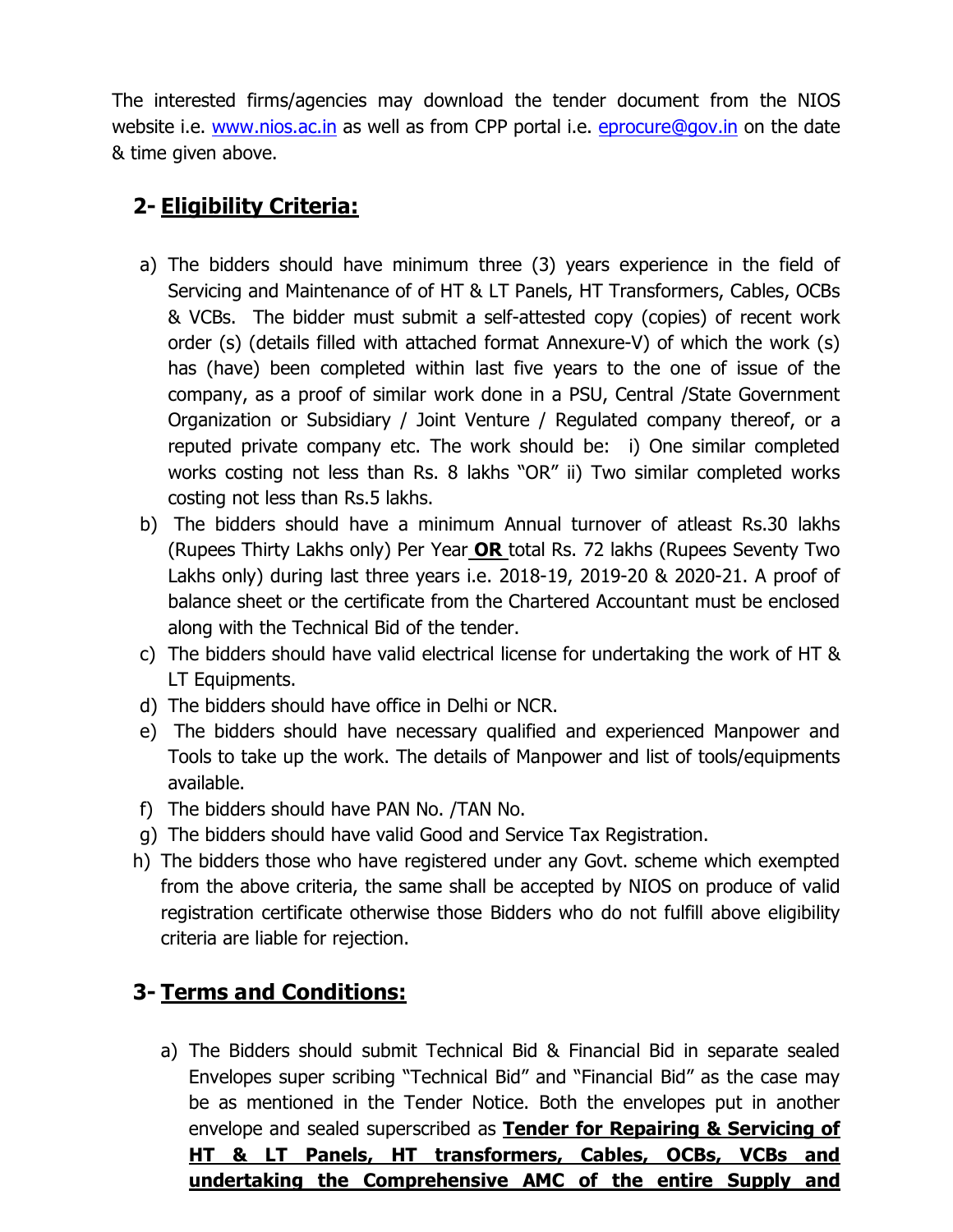Distribution Systems which installed in the premises of NIOS A-24/25 & A-31, Sector-62, NOIDA, U.P " and submit in the above said address on specified date and time.

- b) THE WORK OF REPAIRING AND REPLACEMENT OF FAULTY & WORN OUT PARTS OF HT & LT PANELS, HT TRANSFORMERS, CABLE, OCBs, VCBs\_SHALL BE AWARDED ON THE BASIS OF LOWEST (L1) RATES IN TOTAL FOR THE EXECUTION OF SCOPE OF WORK MENTIONED AT THE TENDER.
- c) The Comprehensive AMC shall be started only after the satisfactory completion of rectification work of HT & LT Panels, HT Transformers, Cables, OCBs, VCBs.
- d) The bidder must visit/examine the site and equipments on any working day by prior appointment with the Section Officer (Maintenance) for proper assessment of prospective assignment (scope of works) before submitting their offer. No claims later on shall be entertained.
- e) The successful Bidder whose tender is accepted shall, within 7 days from issuing / receiving the Letter of Acceptance, be required to pay Performance Security Deposit an amount equal to 3% of the accepted bid. If the bidder fails to pay Security NIOS's right to rescind the contract and other rights and remedies by the law.
- f) Bidders should ensure that the documents are attached with Technical Bid are signed and stamped.
- g) Bidder/s shall keep his / their offer valid for a period of at least 3 months (90 days) from the date of opening of the Financial Bid/Price Bid. If any Bidder withdraws or amends impairs or derogates from the tender in any respect within the period of validity of his offer, the EMD is liable to be forfeited.
- h) The NIOS may at any time after opening of the tender depute a team of its' officials to the site / work place / office of the Bidder to get the credentials of the information furnished by the Bidder verified by collecting the spot information as to the status, workmanship & quality of the services rendered by them. If any information furnished by the Bidder is found to be incorrect, the tender of such Bidder shall be liable for rejection.
- i) The Bidder must obtain for himself on his own responsibility and at his own expenses all the information which may be necessary for the purpose of tendering and for entering into a contract and must inspect the site of work and acquaint himself with all local conditions means of access to the work, nature of work and all matters pertaining thereto.
- j) Immediately, on receipt of intimation from the NIOS about the acceptance of tender, the successful Bidder will execute the work as per the instructions of Maintenance Section, NIOS and the written acceptance of the tender will constitute a binding contract between the NIOS and the Bidder. It will be the responsibility of the Bidder to thoroughly examine the site in all respects.
- k) It shall be the responsibility of the Bidder to meet transportation, food, medical and any other requirements in respect of the workers engaged by it (Bidder) at the NIOS and the NIOS shall have no liabilities in this regard.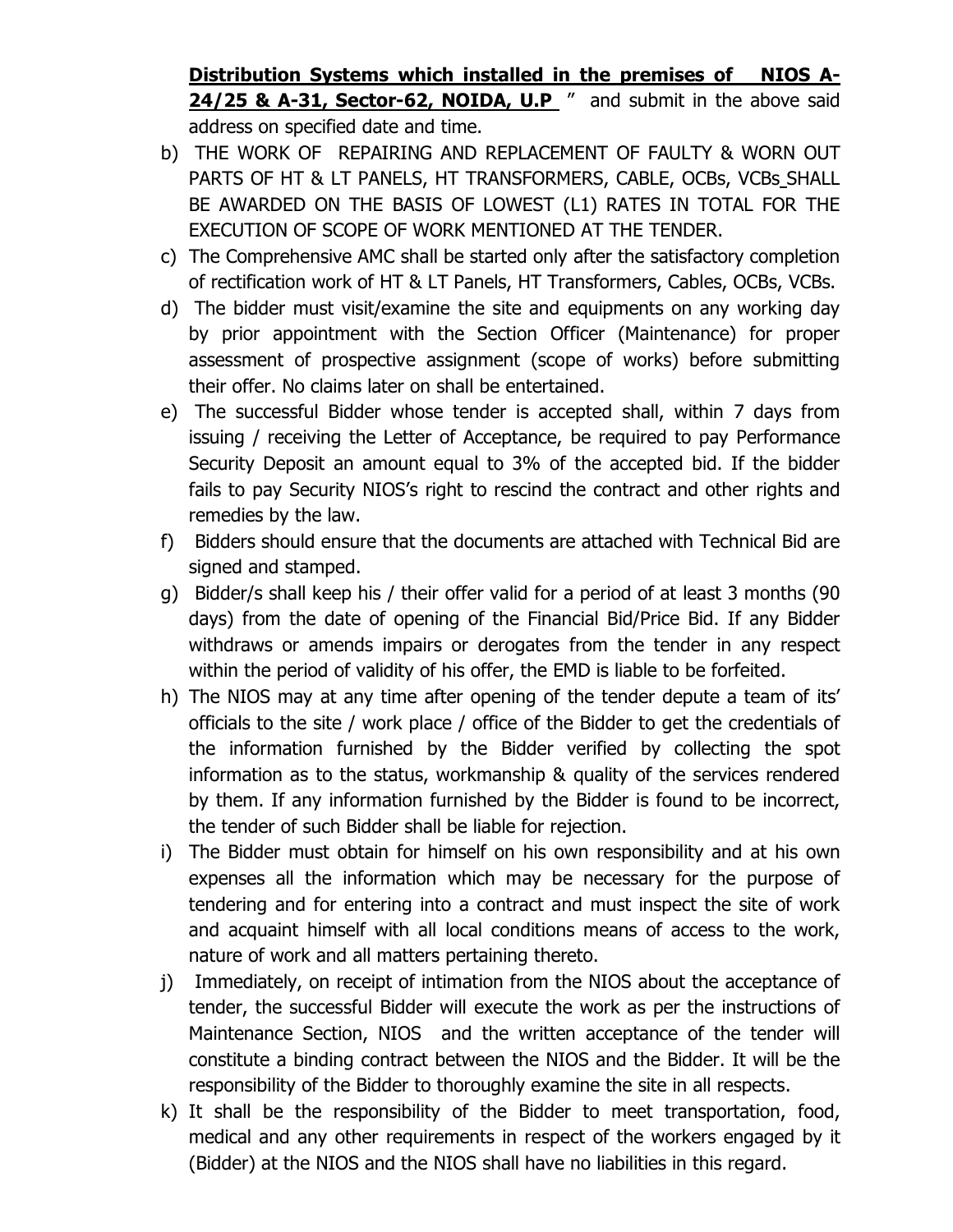l) The NIOS will not be responsible for any damages, losses, theft, claims, financial or other injury to any workers deployed by service providing Bidder in the course of their performing the functions / duties, or for payment towards any compensation.

### 4. Scope of Work:-

| <b>Serial No:</b> | <b>Description of work:-</b>                                                                                                                                                                                                                                                                              | Quantity  |
|-------------------|-----------------------------------------------------------------------------------------------------------------------------------------------------------------------------------------------------------------------------------------------------------------------------------------------------------|-----------|
| 1.                | <b>Servicing of ACBs.</b>                                                                                                                                                                                                                                                                                 | 06 nos.   |
| 2.                | <b>Servicing of 11KVA OCBs</b>                                                                                                                                                                                                                                                                            | $05$ nos. |
| 3.                | <b>Testing of OCB Relay</b>                                                                                                                                                                                                                                                                               | $05$ nos. |
| 4.                | <b>Repairing of OCB</b><br>Servicing, Relay testing, Hipot Testing and High Epoxy<br>insulation coating on OCB spout and replacement of<br>other faulty parts.                                                                                                                                            | $1$ no.   |
| 5.                | Repairing of 630<br>Servicing &<br><b>KVA</b><br><b>HT</b><br><b>Transformers</b><br>(Breakdown Voltage (BDV) Test before and after<br>oil<br>filtration, Leakage arresting with replacement of<br>Gaskets & Rubber Ball, Hipot Test, Turn Ratio Test,<br>Replacement of Silica Gel, Top up of Oil level) | 4nos.     |
| 6.                | Rewinding & Hipot Test of 630 KVA<br>HT I<br><b>Transformer</b>                                                                                                                                                                                                                                           | 1no.      |
| 7.                | <b>Replacement of Closing Coils</b>                                                                                                                                                                                                                                                                       | 2nos.     |
| 8.                | <b>Shunt Release &amp; under Voltage release for ACBs.</b>                                                                                                                                                                                                                                                | 2nos.     |
| 9.                | Replacement of Closing Coils, Tripping Coils for<br>VCBs.                                                                                                                                                                                                                                                 | 4nos.     |
| 10.               | <b>Replacement of Tripping Coils for VCBs.</b>                                                                                                                                                                                                                                                            |           |
| 11.               | <b>Replacement of Selector Switch</b>                                                                                                                                                                                                                                                                     | 4nos.     |
| 12.               | <b>Replacement of Indication lights</b>                                                                                                                                                                                                                                                                   | 20nos.    |
| 13.               | Supply & Installation of Over Current & Earth<br><b>Fault Relay</b><br>(Crompton make, Model: CGI14N)                                                                                                                                                                                                     | 4nos.     |
| 14.               |                                                                                                                                                                                                                                                                                                           |           |
|                   | <b>Installation of Control</b><br>Supply and<br>Cable<br>connected between D. G. Sets and AMF Panel                                                                                                                                                                                                       | 220mtr.   |
| 15.               | Six Core single stranded 1.5mm square                                                                                                                                                                                                                                                                     |           |
|                   | Supply and Installation of Direct Rotary Handle<br>MCCB, DN3-630N, D-SINE, 415V TPN, 50KA                                                                                                                                                                                                                 | 1no.      |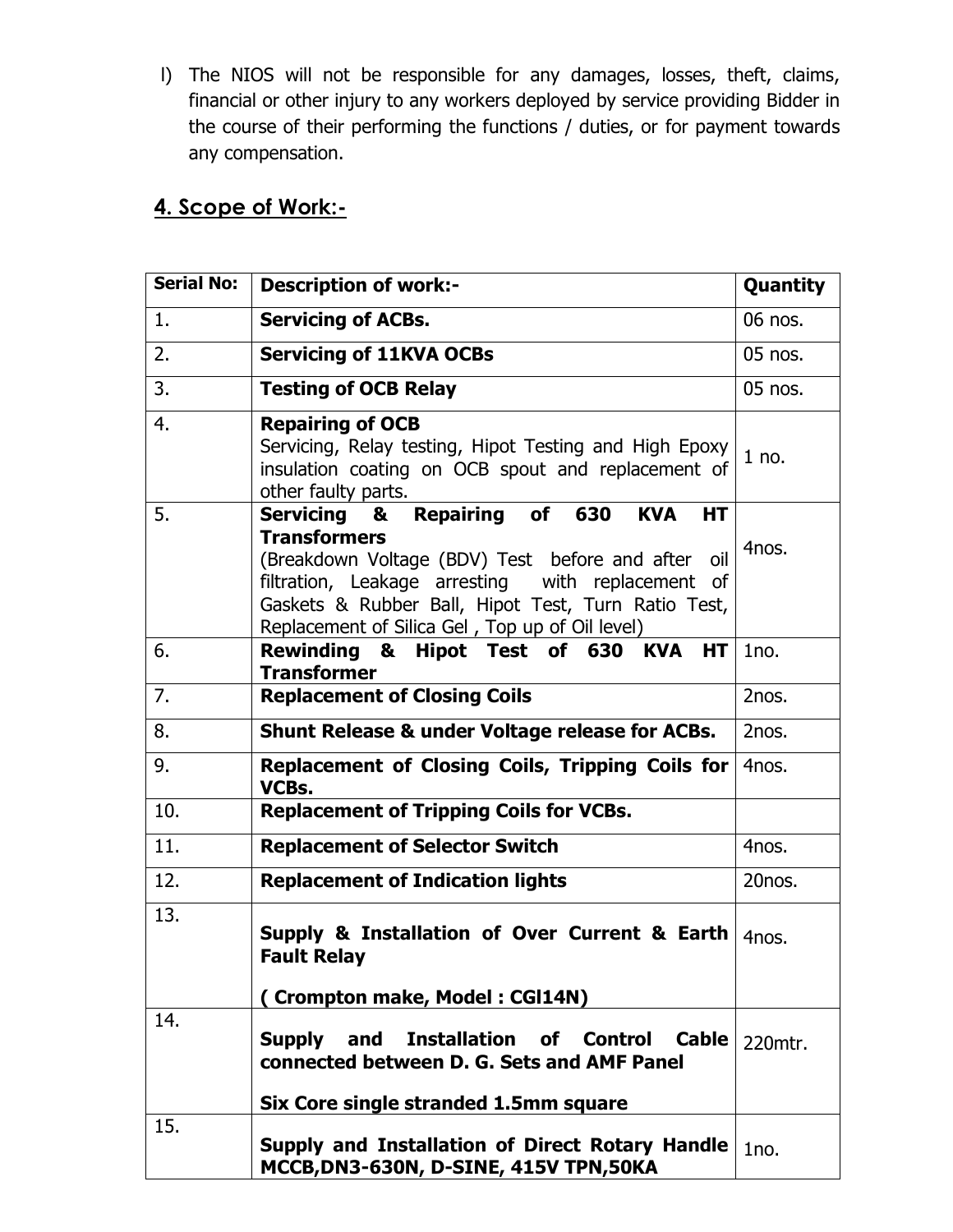| 16. | <b>MCCB-DH-400, 35K TP L&amp;T</b>                                                                                                                        | 4nos.               |
|-----|-----------------------------------------------------------------------------------------------------------------------------------------------------------|---------------------|
| 17. | <b>Triple Terminal Block: 65A</b>                                                                                                                         | 60 <sub>nos</sub> . |
| 18. | Servicing of LT Panels including replacement of<br>faulty & burnt thimbles (legs) and wires.                                                              | 15nos.              |
| 19. | Repairing of Oil Cooled Servo: 375KVA/300amps.                                                                                                            | 1no.                |
| 20. | Comprehensive AMC of the entire Supply and<br>Distribution Systems including HT, LT Panels, HT<br>Transformers, OCBs, VCBs & ACBs and AMF<br>Panels, etc. |                     |

#### GENERAL TERMS AND CONDITIONS

- 1. The Comprehensive AMC of the entire Supply and Distribution Systems including HT, LT Panels, HT Transformers, OCBs, VCBs & ACBs and AMF Panels etc. shall be awarded after the repairing and replacement of the faulty parts of the equipments initially for a period of one year and will be further extended for a period of two more years on year to year basis on mutual consent and the basis of satisfactory performance of the firm on the same rates, terms and conditions of the tender document.
- 2. Earnest Money Deposit of Rs. 50,000/- (Rupees Fifty Thousands only) in the form of Demand Draft in favour of "The Secretary, NIOS, payable at NOIDA" shall be required to be deposited along with the Technical Bid of the tender appended at Annexure-I.
- 3. Performance Security in term of 3% of the contract value of the Comprehensive Annual Maintenance Contract of the entire Supply and Distribution Systems including HT, LT Panels, HT Transformers, OCBs, VCBs & ACBs and AMF Panels etc. in the form of Demand Draft in favour of the Secretary, NIOS, payable at NOIDA shall be required to be deposited along with the acceptance of the offer of AMC. The Earnest Money Deposit (EMD) of the successful firm shall be retained by the NIOS as the Performance Security of the repair & rectification of HT, LT Panels, HT Transformers, OCBs, VCBs & ACBs and AMF Panels etc. and the same shall be refunded after successful completion of the repair & rectification work to the firm without any interest.
- 4. No advance payment shall pay against the Contract of repair & rectification and Annual Maintenance of entire Supply and Distribution Systems including HT, LT Panels, HT Transformers, OCBs, VCBs & ACBs and AMF Panels etc.
- 5. A Bid received without EMD or the proof of the claim for exemption as per the rule of Govt. of India shall be rejected as non-responsive at the quotation opening stage.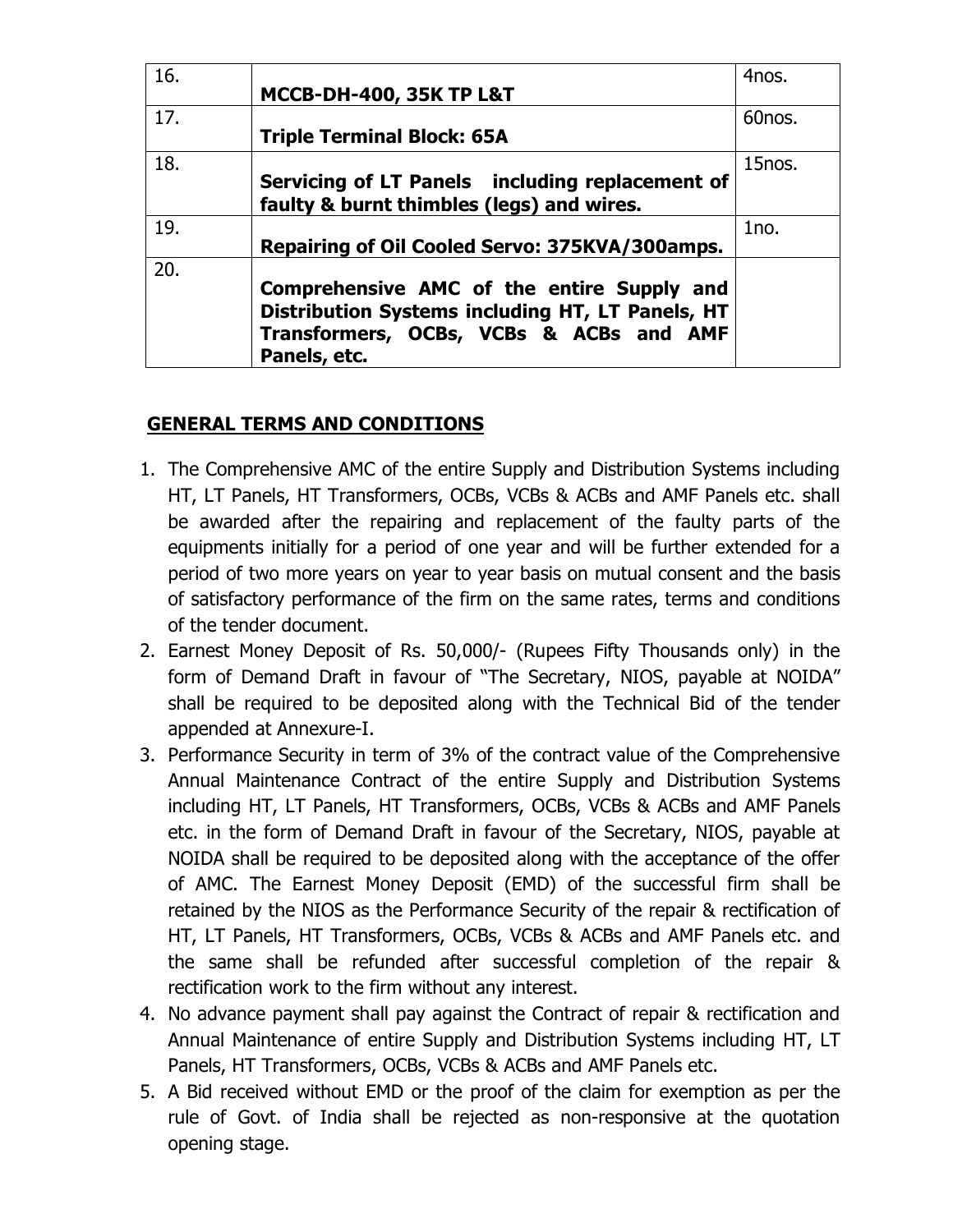- 6. The Earnest Money Deposit (EMD) of the unsuccessful firms will be discharged / returned to them without any interest only after finalization and award of the contract to the successful firm.
- 7. The Bidders should be visited the site and inspected each equipments before submit their offer. No extra cost will be paid for the same. The bidder can visit and contact Maintenance Section, NIOS on every working day at 10am to 4pm.
- 8. The incomplete and conditional tenders will be rejected. Quoting unrealistic rates will also be treated as disqualification.
- 9. The NIOS reserves the right to accept or reject any or all the tenders received by it without assigning any reason whatsoever.
- 10.In case, the date of submission/opening of tenders happens to be holiday, the tenders shall be received /opened the next working day.
- 11.In case, the firm fails to comply the terms & conditions, the NIOS may terminate the contract without assigning any reason.
- 12.The successful Firm shall be liable to complete the repairing & rectification work entire Supply and Distribution Systems including HT, LT Panels, HT Transformers, OCBs, VCBs & ACBs and AMF Panels etc. installed at the NIOS immediately from the date of award of the work. If the successful Firm does not complete the work timely or leave the work midway or leaves the work altogether the performance security deposit will be forfeited.
- 13.No Firms will be allowed to withdraw after submission of tender/ at the time of opening of the tender. In such case, the EMD submitted by the firm shall liable to be forfeited.
- 14.The NIOS reserves the right to award the tender to more than one Firm.
- 15.The NIOS reserves the right to relax/withdraw any of the terms and conditions mentioned in the Tender Documents so as to overcome any problem encountered during the selection of the Firms and also during the course of the execution of the contract.
- 16.If a firm after award of the contract violates any of the Terms & Conditions, it shall be liable to be blacklisted and its performance security shall be forfeited.
- 17.Canvassing in any form will be viewed seriously and if any Firm is found to be resorted to such practice, the tender of such firm will be rejected.
- 18.All disputes, differences of any kind whatsoever arising out of or in any way touching or concerning this tender or subject matter thereof or the representative rights, duties or liability of the parties shall be referred to the sole arbitrator appointed by the Chairperson, NIOS. Jurisdiction for all kinds of disputes will be at Delhi Court only.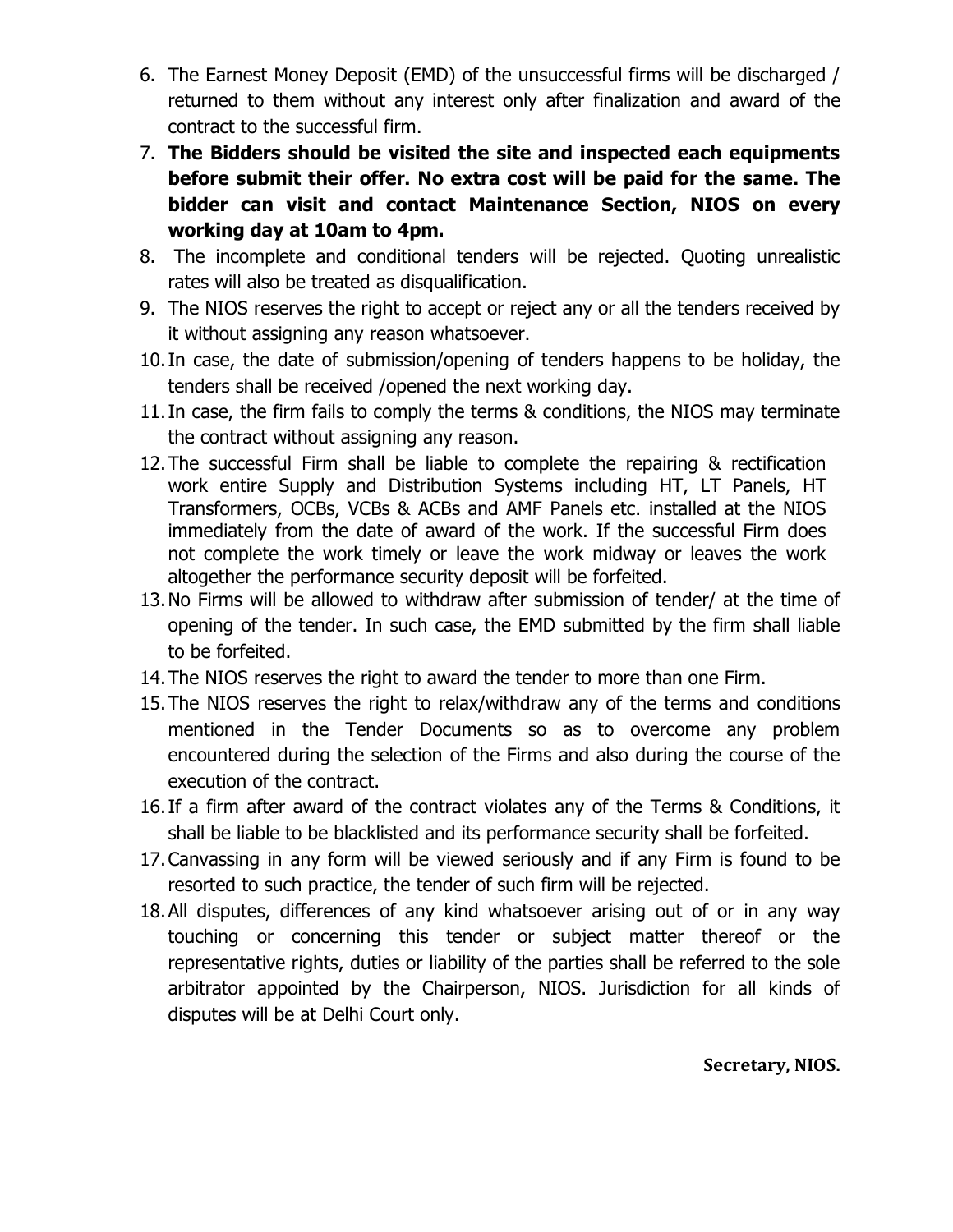# राष्ट्रीय मुक्त विधालयी शिक्षा संस्थान

# National Institute of Open Schooling

 (An Autonomous Institution of the Ministry of Education, Department of School Education & Literacy, Government of India) A-24/25, Institutional Area, Sector-62, Technical Bid

Tender for Repairing & Servicing of HT & LT Panels, HT Transformers, Cables, OCBs, VCBs and undertaking the Comprehensive AMC of the entire Supply and Distribution Systems which installed in the premises of NIOS A-24/25 & A-31, Sector-62, NOIDA, U.P.

| 1. Name of the firms:                                                                    |                                              |  |  |  |
|------------------------------------------------------------------------------------------|----------------------------------------------|--|--|--|
|                                                                                          |                                              |  |  |  |
|                                                                                          |                                              |  |  |  |
|                                                                                          | $City:  PIN: -$                              |  |  |  |
|                                                                                          | Telephone No. $(0)$ (R)                      |  |  |  |
|                                                                                          | Mobile No. <u>__________________</u>         |  |  |  |
|                                                                                          |                                              |  |  |  |
|                                                                                          | Name of Contact Person---------------------- |  |  |  |
| 2. Status of the Firm                                                                    |                                              |  |  |  |
| (Proprietor/Company/ Individual)                                                         |                                              |  |  |  |
| (Attach Supporting Document)                                                             |                                              |  |  |  |
| 3. Earnest Money Deposit<br><b>Amount &amp; their details:</b>                           | Rs. (Rupees Drawn on                         |  |  |  |
|                                                                                          | Vide DD No. ____________________             |  |  |  |
|                                                                                          | In favour of Secretary, NIOS is enclosed.    |  |  |  |
| <b>Registration of various</b><br>3.<br>authorities and their Nos. (Self                 |                                              |  |  |  |
| attested Copies of the same shall be<br>enclosed)                                        | B. G.S.T. No.                                |  |  |  |
| 4. Whether the firm have Valid<br><b>Electrical License (If YES attach the</b><br>Copy). |                                              |  |  |  |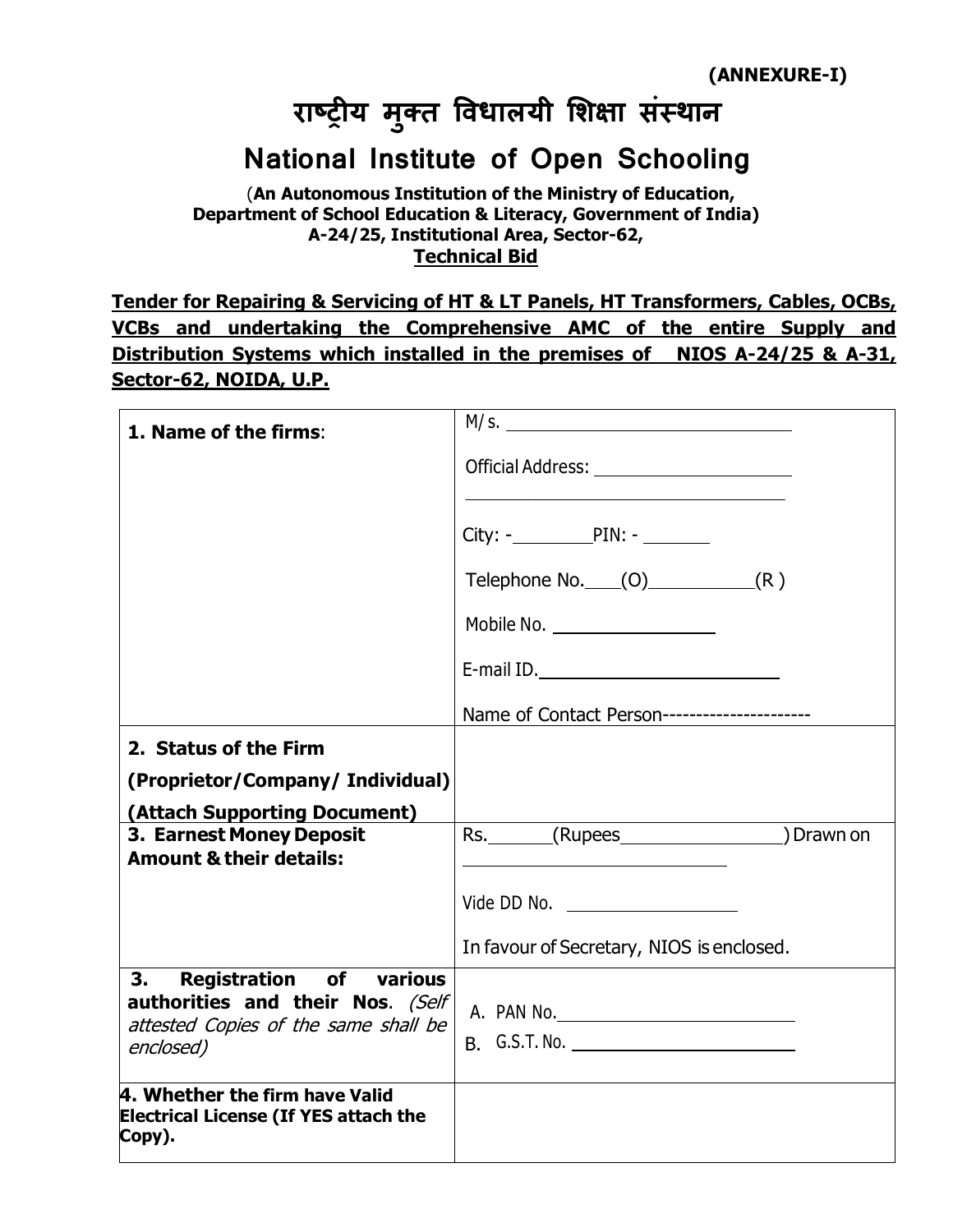| 5. The firm should give Self-                                           | Self certificate Letter No and date.                       |  |  |  |  |
|-------------------------------------------------------------------------|------------------------------------------------------------|--|--|--|--|
| Certificate that they have not                                          |                                                            |  |  |  |  |
| been blacklisted by any Central/                                        | Authorized Name & Signatory_______                         |  |  |  |  |
| <b>State Govt. Agency in past Three</b>                                 |                                                            |  |  |  |  |
| years.                                                                  |                                                            |  |  |  |  |
| <b>6. Annual turnover</b>                                               | <b>Financial Year</b><br>2018-19<br>$2019 - 20$<br>2020-21 |  |  |  |  |
| (Rs.30 lakhs (Rupees Thirty Lakhs                                       | <b>Annual</b>                                              |  |  |  |  |
| only) per year OR total Rs. 72 lakhs<br>(Rupees Seventy Two Lakhs only) | <b>Turnover</b>                                            |  |  |  |  |
| during last three years                                                 | <b>Amount in Rs.</b>                                       |  |  |  |  |
|                                                                         | (Lakhs)                                                    |  |  |  |  |
|                                                                         | <b>Annual Average</b>                                      |  |  |  |  |
|                                                                         | turnover in Rs.                                            |  |  |  |  |
|                                                                         | (Lakhs)                                                    |  |  |  |  |
| 7. Copies of Experience                                                 | I.                                                         |  |  |  |  |
| certificates.                                                           |                                                            |  |  |  |  |
| Experience of minimum THREE (3)                                         |                                                            |  |  |  |  |
| year duration for having worked in                                      | Address of Work & Location                                 |  |  |  |  |
| Repairing & Servicing of HT & LT                                        |                                                            |  |  |  |  |
| Panels, HT Transformers, Cables,                                        |                                                            |  |  |  |  |
| OCBs, VCBs in any Office Building of                                    |                                                            |  |  |  |  |
| Government/ PSU / Private                                               |                                                            |  |  |  |  |
| organizations of reputed. The party /                                   |                                                            |  |  |  |  |
| agency should have completed as                                         |                                                            |  |  |  |  |
| ending last day of month previous to                                    |                                                            |  |  |  |  |
| the one which application are invited                                   | II.                                                        |  |  |  |  |
| should be either of the One work of                                     |                                                            |  |  |  |  |
| Rs 8 lakhs per annum or above OR                                        |                                                            |  |  |  |  |
| Two works of Rs 5 lakhs per                                             | Address of Work & Location                                 |  |  |  |  |
| annum each.                                                             |                                                            |  |  |  |  |
| <b>Please Note-</b> The self attested copies                            |                                                            |  |  |  |  |
| of completion certificate/work order                                    |                                                            |  |  |  |  |
| issued by the agency/agencies should be                                 |                                                            |  |  |  |  |
| attached in confirmation of above.                                      |                                                            |  |  |  |  |

I/We certify that the information furnished above are true and correct to the best of my/our knowledge and belief. No fact has been concealed. The Terms and Conditions of the tenders are acceptable to us.

Name & Signature with seal of the Bidder

Full Address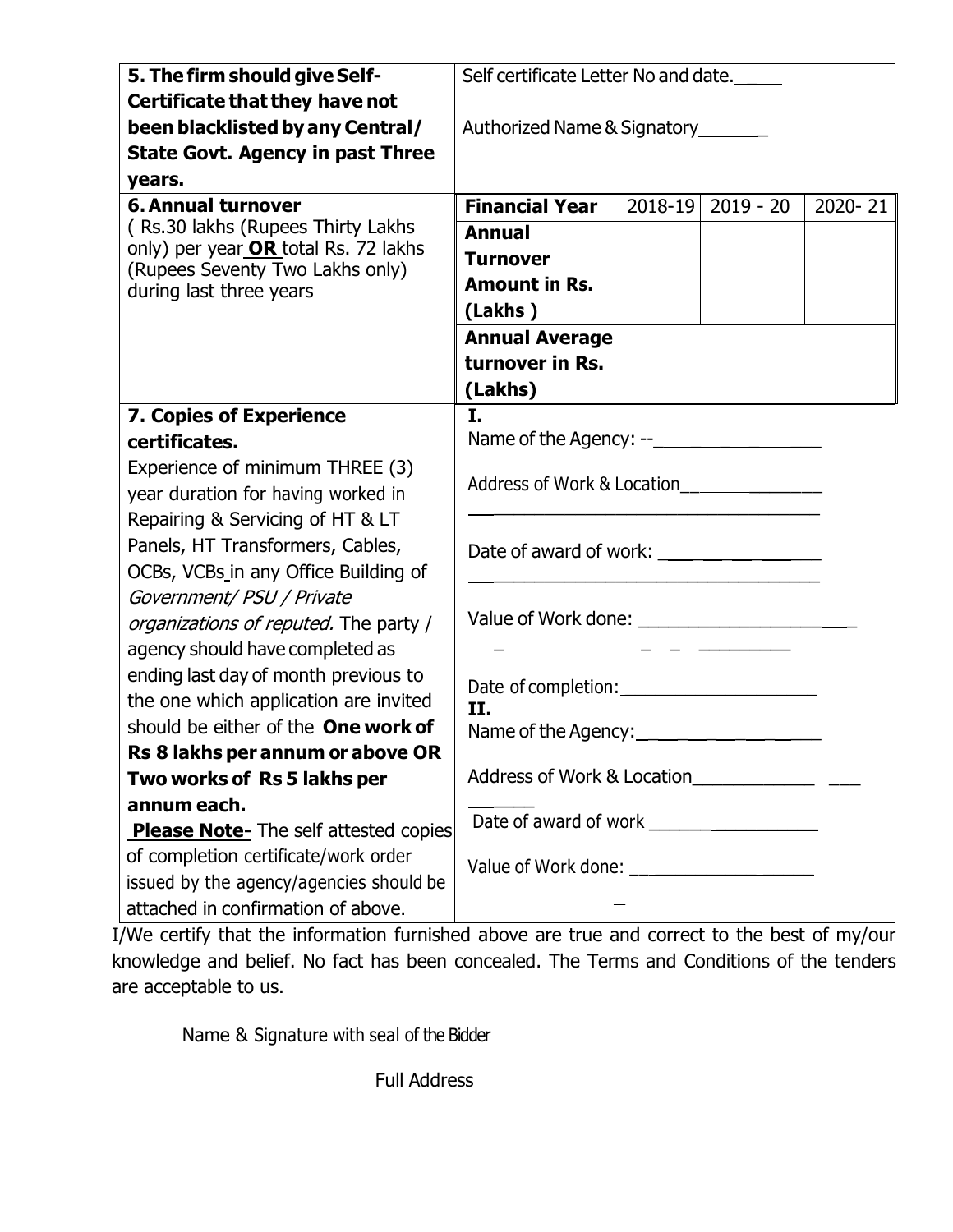

(An Autonomous Institution of the Ministry of Education, Department of School Education & Literacy, Government of India)

> A-24/25, Institutional Area, Sector-62, NOIDA – 201309 (U.P.)

#### FINANCIAL BID

### Tender for Repairing & Servicing of HT & LT Panels, HT Transformers, Cables, OCBs, VCBs and undertaking the Comprehensive AMC of the entire Supply and Distribution Systems which installed in the premises of NIOS A-24/25 & A-31, Sector-62, NOIDA, U.P.

I/We have gone through the tender document, understood it fully and declare that I/We shall strictly adhere to the terms and conditions mentioned therein the tender document. Our rates are as under:-

| S.NO. | <b>Description of Work</b>                                                                                                                                                                                                                                                               | Qty.    | <b>Unit</b><br>Rate | <b>Total</b><br>rate<br>excluding GST |
|-------|------------------------------------------------------------------------------------------------------------------------------------------------------------------------------------------------------------------------------------------------------------------------------------------|---------|---------------------|---------------------------------------|
| 1.    | <b>Servicing of ACBs.</b>                                                                                                                                                                                                                                                                | 06 nos. |                     |                                       |
| 2.    | <b>Servicing of 11KVA OCBs</b>                                                                                                                                                                                                                                                           | 05 nos. |                     |                                       |
| 3.    | <b>Testing of OCB Relay</b>                                                                                                                                                                                                                                                              | 05 nos. |                     |                                       |
| 4.    | <b>Repairing of OCB</b><br>Servicing, Relay Testing, Hipot Testing<br>and High Epoxy insulation coating on<br>OCB spout and replacement of other<br>faulty parts.                                                                                                                        | $1$ no. |                     |                                       |
| 5.    | Servicing & Repairing of 630 KVA<br><b>HT Transformers</b><br>(Breakdown Voltage (BDV) Test before<br>and after<br>oil filtration, Leakage<br>arresting with replacement of Gaskets<br>& Rubber Ball, Hipot test, Turn Ratio<br>Test, Replacement of Silica Gel, Top up<br>of Oil level) | 4nos.   |                     |                                       |
| 6.    | <b>Rewinding &amp; Hipot Test of 630 KVA</b><br><b>HT Transformer</b>                                                                                                                                                                                                                    | 1no.    |                     |                                       |
| 7.    | <b>Replacement of Closing Coils</b>                                                                                                                                                                                                                                                      | 2nos.   |                     |                                       |
| 8.    | Shunt Release & under Voltage<br>release for ACBs.                                                                                                                                                                                                                                       | 2nos.   |                     |                                       |
| 9.    | <b>Replacement of Closing</b><br>Coils,                                                                                                                                                                                                                                                  | 4nos.   |                     |                                       |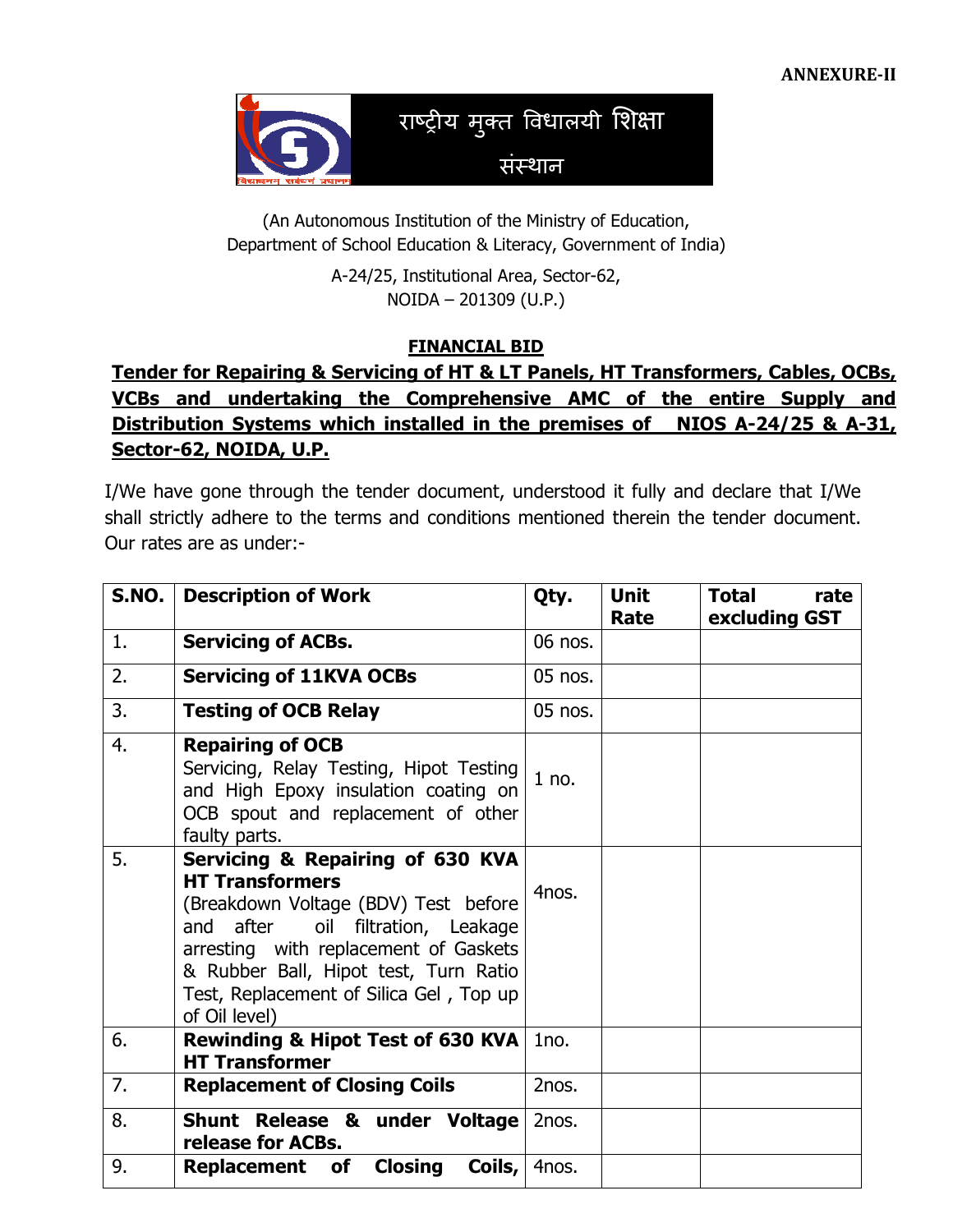|     | <b>Tripping Coils for VCBs.</b>                                                                                                                                                                                      |                      |                         |
|-----|----------------------------------------------------------------------------------------------------------------------------------------------------------------------------------------------------------------------|----------------------|-------------------------|
| 10  | Replacement of Tripping Coils for<br>VCBs.                                                                                                                                                                           | 4nos.                |                         |
| 11. | <b>Replacement of Selector Switch</b>                                                                                                                                                                                | 4nos.                |                         |
| 12. | <b>Replacement of Indication Lights</b>                                                                                                                                                                              | 20nos.               |                         |
| 13. | <b>Installation of Over Current &amp;</b><br><b>Earth Fault Relay</b><br>(Crompton make, Model: CGI14N)                                                                                                              | 4nos.                |                         |
| 14. | <b>Supply and Installation of Control</b><br>Cable<br>connected between D. G.<br><b>Sets and AMF Panel</b><br>Six Core single stranded 1.5mm<br>square                                                               | 220mtr               |                         |
| 15. | Supply and Installation of Direct<br>Rotary Handle MCCB, DN3-630N, D-<br><b>SINE, 415V TPN, 50KA</b>                                                                                                                 | 1no.                 |                         |
| 16. | <b>MCCB-DH-400, 35K TP L&amp;T</b>                                                                                                                                                                                   | 4nos.                |                         |
| 17. | <b>Triple Terminal Block: 65A</b>                                                                                                                                                                                    | 60nos.               |                         |
| 18. | <b>Servicing of LT Panels including</b><br>replacement of faulty &<br>burnt<br>thimbles (legs) and wires.                                                                                                            | 15nos.               |                         |
| 19. | Repairing of Oil Cooled Servo:<br>375KVA/300amps.                                                                                                                                                                    | 1no.                 |                         |
|     |                                                                                                                                                                                                                      | <b>Total charges</b> |                         |
| 20. | <b>Comprehensive</b><br>Annual<br><b>Maintenance Contract</b><br>of<br>the<br>entire Supply and Distribution<br>Systems including HT, LT Panels,<br>HT Transformers, OCBs, VCBs &<br><b>ACBs and AMF Panels etc.</b> |                      | Per Annum inclusive all |

We have fully understood all the conditions made for the captioned work and have taken into account all the Conditions while quoting the rates in the tender document envelope-II (Financial Bid). I/We undertake that the terms and conditions of the tender are acceptable to us.

#### Note:

- a) Bidders should be visited the site and inspected each equipments before submit their offer. No extra cost will be paid for the same.
- b) The numbers of items mentioned above are tentative. The same will decrease or increase 10-20% on actual. The actual payment will be made according to Unit Rate.